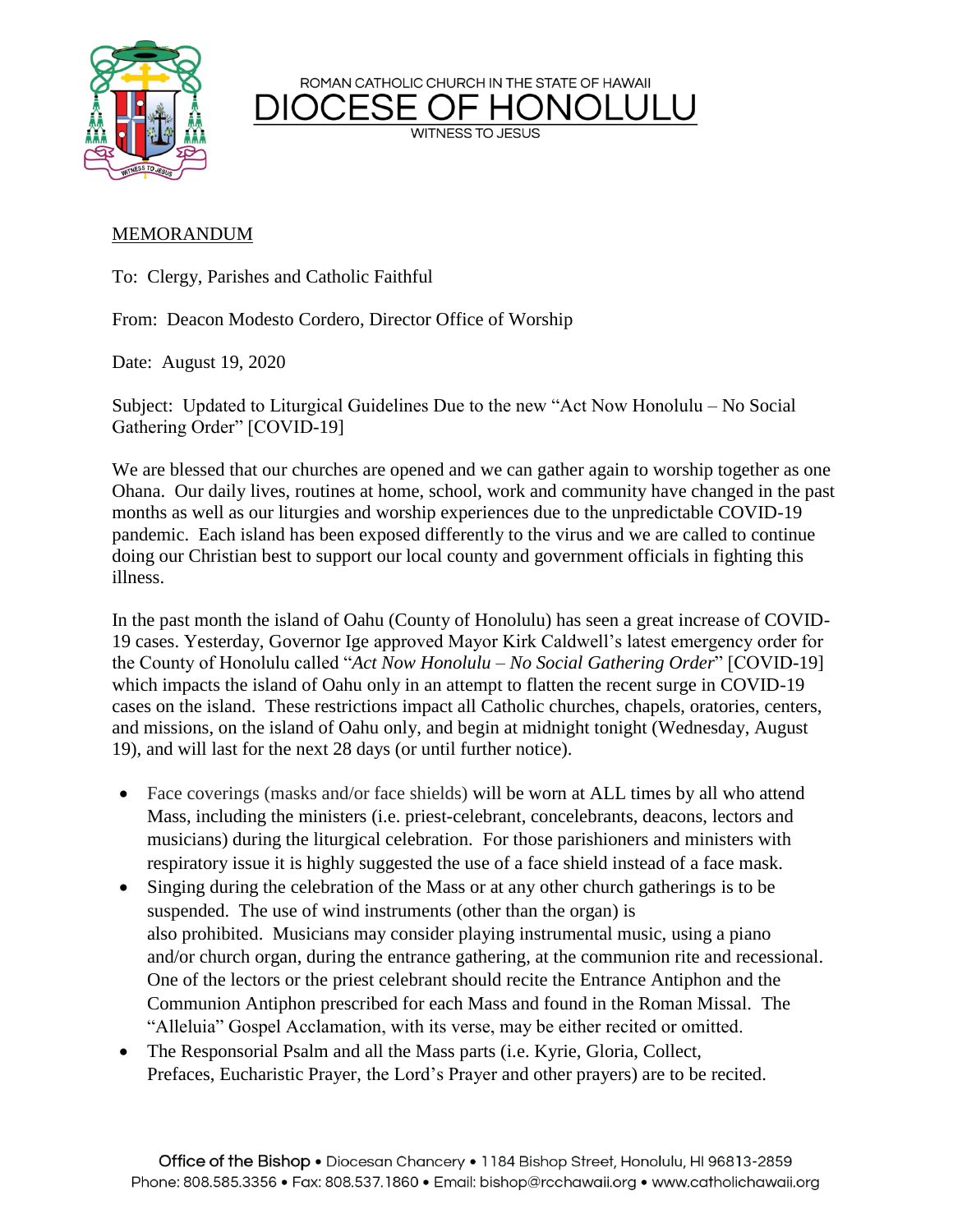• No face-to-face meetings with groups larger than 5 are allowed; including but not limited to, any church ministry, community and staff meeting in any church facilities. This number limitation DOES NOT apply to the celebration of public Masses, Funeral Masses, Weddings and immediate preparation of the sacraments.

Neighbor island pastors/administrators may want to consider implementing these restrictions in their own parishes (as they see it fit) to continue helping with the fight against the propagation of this virus. Always follow the latest instructions from your own County Mayor. As a reminder, the following directives from the May 22, 2020 Bishop Larry Silva's guidelines are still in effect for the entire diocese:

- **UPDATE**: The dispensation from the obligation to attend Sunday Mass is extended through **October 31, 2020**. This will allow those who are not comfortable attending Mass at this time to stay away with a clear conscience. Masses will continue to be livestreamed. An updated list of parishes that are live-streaming can be found at [www.catholichawaii.org.](http://www.catholichawaii.org/)
- As an act of charity, anyone who is sick or who is particularly vulnerable to infection should not attend Mass at this time.
- All who attend Mass must maintain proper social distancing. Whether members of the same household will be able to sit together will depend on the particular decision of each parish, so please follow the directives of your parish.
- Baptismal fonts and Holy water fonts will be continuing to stay emptied.
- To minimize the amount of ministers in the sanctuary area the use of altar servers is discouraged.
- The collection will be taken only with a long-poled basket (whose handles should be sanitized before and after use); or offerings may be placed in a locked box, guarded by at least two unrelated people.
- The normal presentation of the gifts of bread and wine will not take place, but these elements will be brought to the altar from the credence table.
- As a precautious/safety measure and in order to avoid any exposure of the hosts to the priest's *"aerosols and/or droplets"* we ask that the hosts placed on the altar for the consecration be kept on a separate bowl covered with a pall or another cloth in the same way we cover the chalices with palls to keep bugs out.
- For Holy Communion, **ALL** ministers of Holy Communion will wear masks. Those receiving Communion will be ushered row by row so that a six-foot distance will be maintained at all times. Just before arriving at the Communion station, the communicant will remove the mask, receive Communion reverently, then immediately replace the mask.
- Communion on the hand (one hand held open above the other) is encouraged for the greater health and safety of all, though Communion on the tongue is not prohibited. The Precious Blood will only be taken by the priest.
- All ministers of Holy Communion, including the clergy, will sanitize their hands immediately before distributing Communion and immediately after doing so. (A small table or stand may be placed next to each Communion station, so that if a minister feels his or her hands may have been contaminated, the paten/ciborium can be placed on the table momentarily while the minister sanitizes his or her hands.)